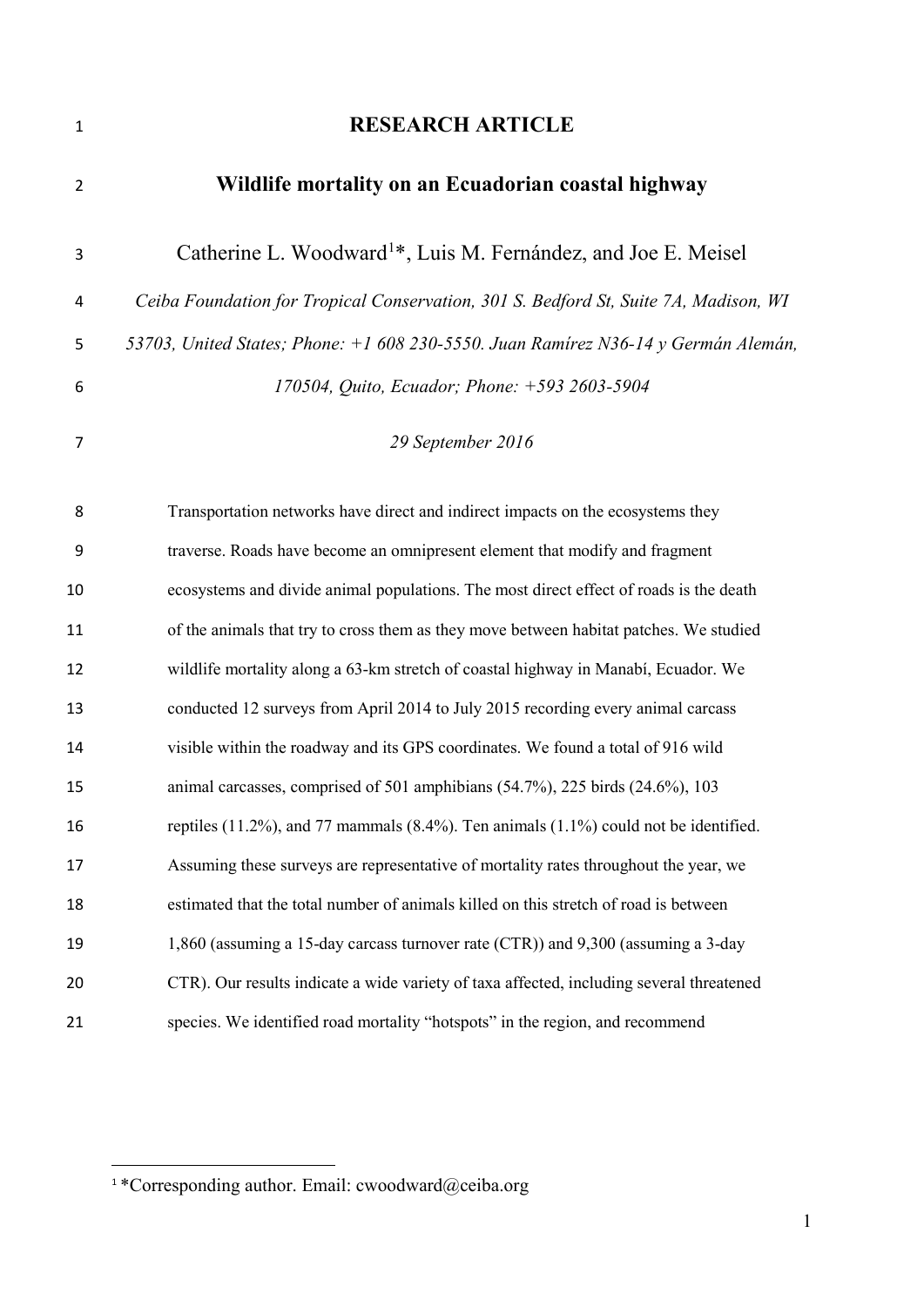mitigation strategies such as traffics signs and wildlife crossing structures to reduce wildlife mortality in these locations.

**Keywords:** roadkill, road ecology, fauna, Ecuador.

 Las redes de transporte tienen impactos directos e indirectos sobre los ecosistemas que atraviesan. Las carreteras se han convertido en elementos omnipresentes que modifican y fragmentan los ecosistemas y dividen las poblaciones de animales. El efecto más directo de las carreteras es la muerte de los animales que tratan de cruzarlas para moverse entre fragmentos de hábitat. Estudiamos la mortalidad de fauna silvestre a lo largo de 63 km de la autopista costera en Manabí, Ecuador. Realizamos 12 muestreos entre abril de 2014 y julio de 2015 registrando cada cadáver animal encontrado en la vía y sus coordinadas GPS. Encontramos un total de 916 animales silvestres atropellados, conformados por 501 anfibios (54,7%), 225 aves (24,6%), 103 reptiles (11.2%) y 77 mamíferos (8.4%). Diez animales (1,1%) no pudieron ser identificados. Asumiendo que estos muestreos son representativos de las tasas de mortalidad a lo largo del año, estimamos que el total de animales muertos por atropellamientos en este segmento de vía está entre 1860 (asumiendo una tasa de renovación del cadáver (CTR) de 15 días) y 9300 (asumiendo una CTR de 3 días). Nuestros resultados indican que una gran variedad de taxones están afectados, incluyendo varias especies amenazadas. Identificamos "hotspots" de mortalidad en la región y recomendamos varias estrategias de mitigación, tales como señales de tráfico y estructuras de paso de fauna para reducir la mortalidad de la fauna silvestre en estas localizaciones.

**Palabras clave:** mortalidad en la vía, ecología de carreteras, fauna, Ecuador.

# **Introduction**

 Transportation networks are usually planned based upon the potential economic and social development of the places they connect, and environmental impacts are rarely taken into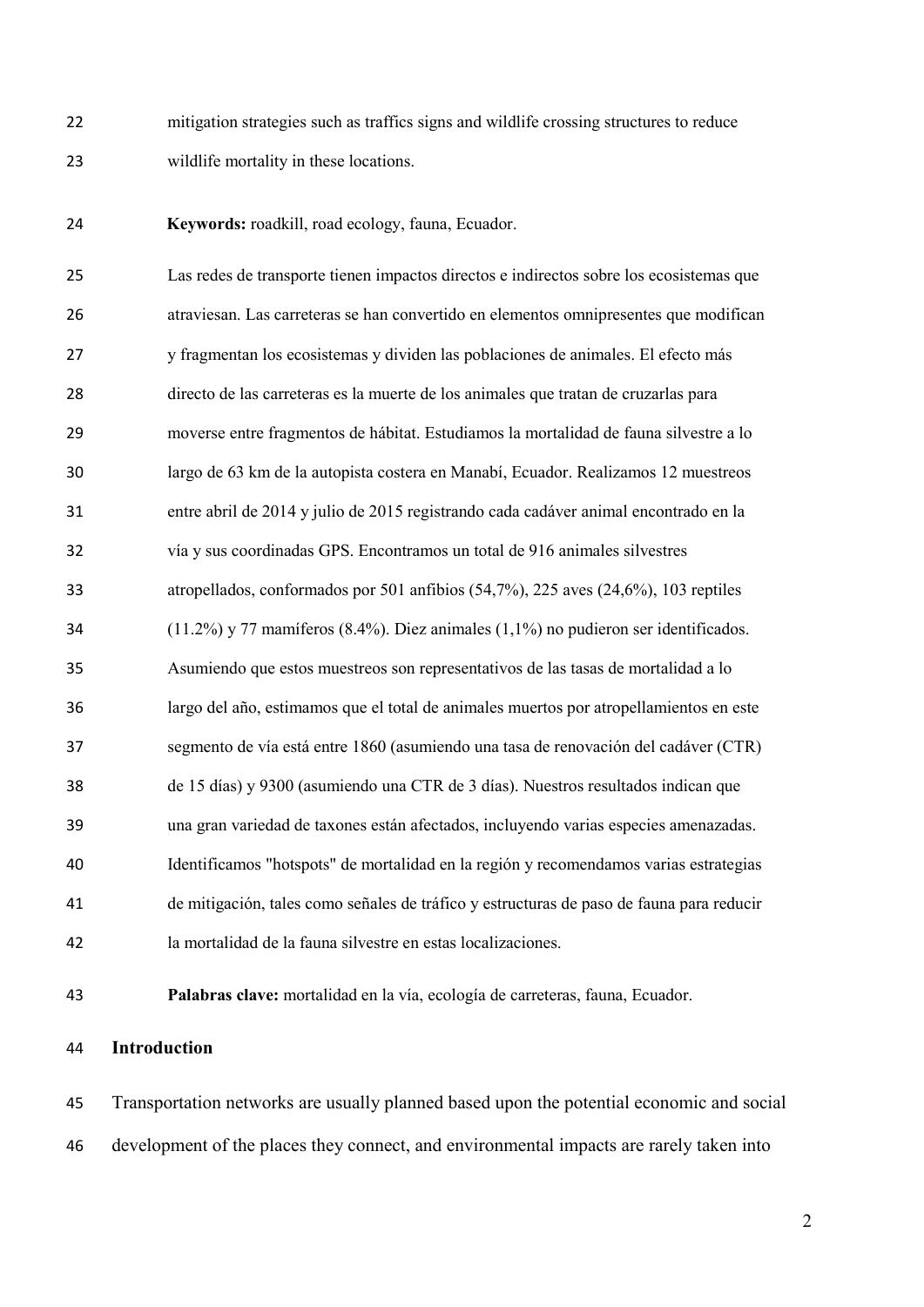account unless they cross through natural or protected areas. These networks however, and roads in particular, result in major modifications of the ecosystems they pass through, with animal-vehicle collisions killing millions of animals globally each year [1-3].

 Impacts of roads on abiotic ecosystem components include altered hydrology and sedimentation, increased noise level, and pollution [3–5]. Roads also have direct and indirect effects on the biotic components of ecosystems [6], including spread of invasive plants [3], and behavioral changes in animals [7], but animal mortality due to vehicular collisions is the main effect of roads on vertebrates [2,3], leading to the reduction of population sizes in amphibians [8], reptiles [9], birds [10], and mammals [11]. This direct impact is especially important in megadiverse countries like Ecuador due to the higher number of affected species and large numbers of rare endemics [5,12].

 Fragmentation of habitat by roads increases edge effects, reducing the effective habitat area especially for edge-sensitive species [13]. Roads act as a barrier for the movement of wildlife [3, and references therein] thereby reducing genetic exchange and increasing the probability of local extinctions [14,15]. Although road ecology has developed into a discipline in its own right, data from South America are scarce [5]. Existing studies indicate that road mortality is a global threat to wildlife [5,16,17].

 The main goal of this study is to determine the direct impact of an Ecuadorian coastal highway on terrestrial vertebrate fauna, and provide a baseline for monitoring future wildlife mortality as traffic increases to this developing tourism area. Specifically, we sought to identify the most affected taxa and the most critical wildlife crossing points along the highway in order to make recommendations for mitigating faunal mortality.

## **Material and methods**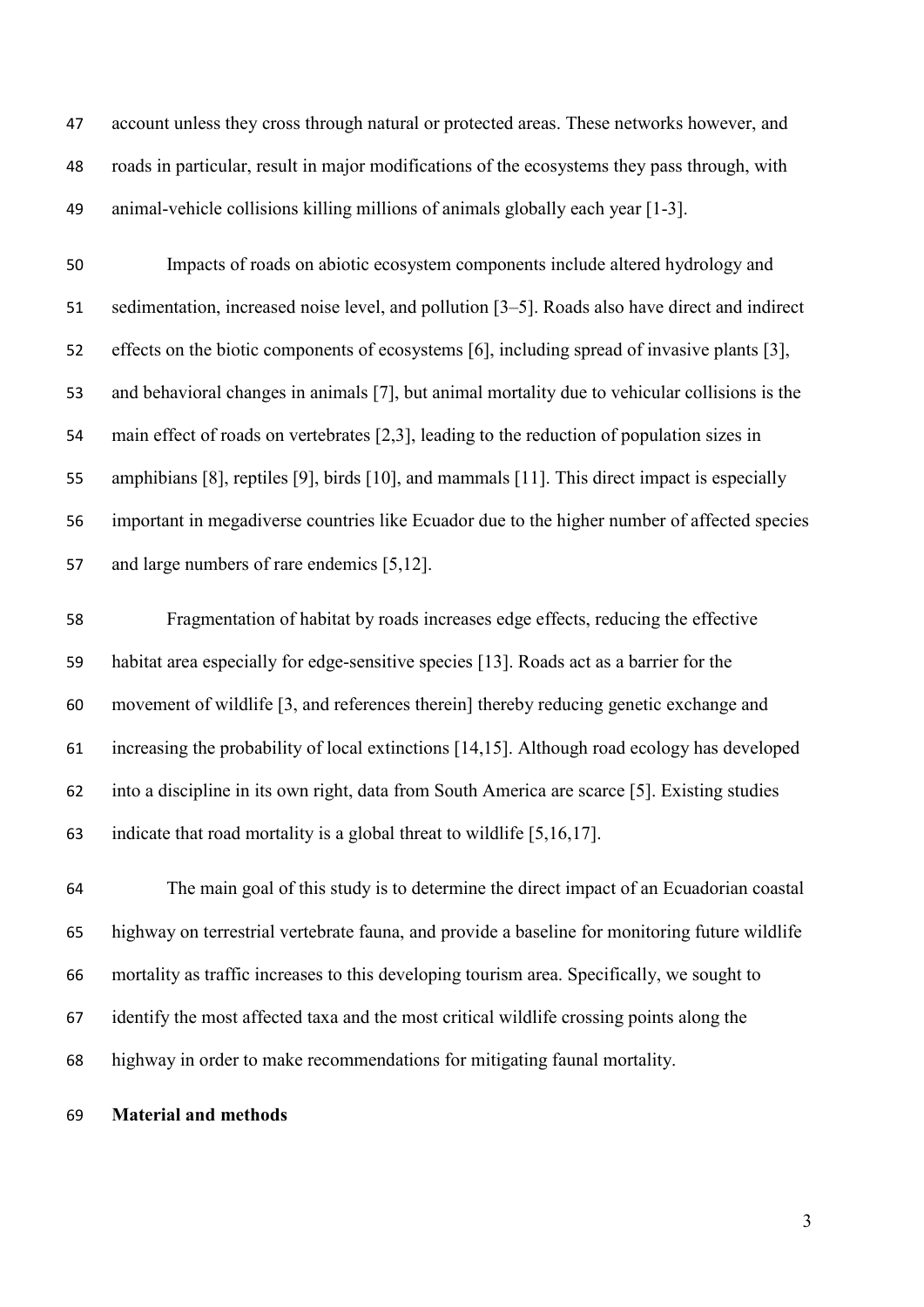We conducted this study along the Pacific coastal highway in Ecuador (E-15) between April 2014 and July 2015. This 741 km long highway crosses three out of the five coastal provinces of the country (Esmeraldas, Manabí, and Santa Elena), from the Chocó region in the north to the Tumbes region in the south. We surveyed a 63-km stretch of highway between the towns of Pedernales and Rambuche, in northern Manabí province (Figure 1), that traverses threatened seasonally deciduous tropical forests and transitional ecosystems bridging these two ecoregions. The survey area lies within the Tumbes-Chocó-Magdalena biodiversity hotspot, and two Important Bird Areas (EC010 Hacienda Camarones and EC011 Tito Santos [18]). Although this road has been in place for several years it was paved and widened in 2013 [19]. In the area surveyed, the road is two lanes, with an average width of 9 m and an unenforced speed limit of 80 km/h. New housing and tourism developments in the region suggest that traffic will increase along this road in the future.

 We carried out 12 surveys in a car moving at a constant speed of 30 km/h, with two observers checking both sides of the road, from curb to curb. For each carcass found, we classified it at least to Class whenever possible (e.g., amphibian, reptile, bird, or mammal) 85 and recorded its coordinates (Garmin® GPSMap 78). We assumed that all animals found dead in the road were killed by collisions with vehicles. All domestic animals identified, mostly dogs, were not included in the analyses.

 To estimate the annual roadkill rate (individuals killed/km/year) we used the following formula: *(number of carcasses/length of road in km) \* (365 days/number of days monitored)*. A prior ad hoc study in the region determined that carcasses decompose or are removed or consumed by scavengers in fewer than 15 days (J. Meisel, *unpubl. data*), and published studies have utilized a range of carcass turnover rates (CTR) [e.g., 2,16]. We 93 therefore provide three estimates of annual roadkill reflecting high (CTR = days), medium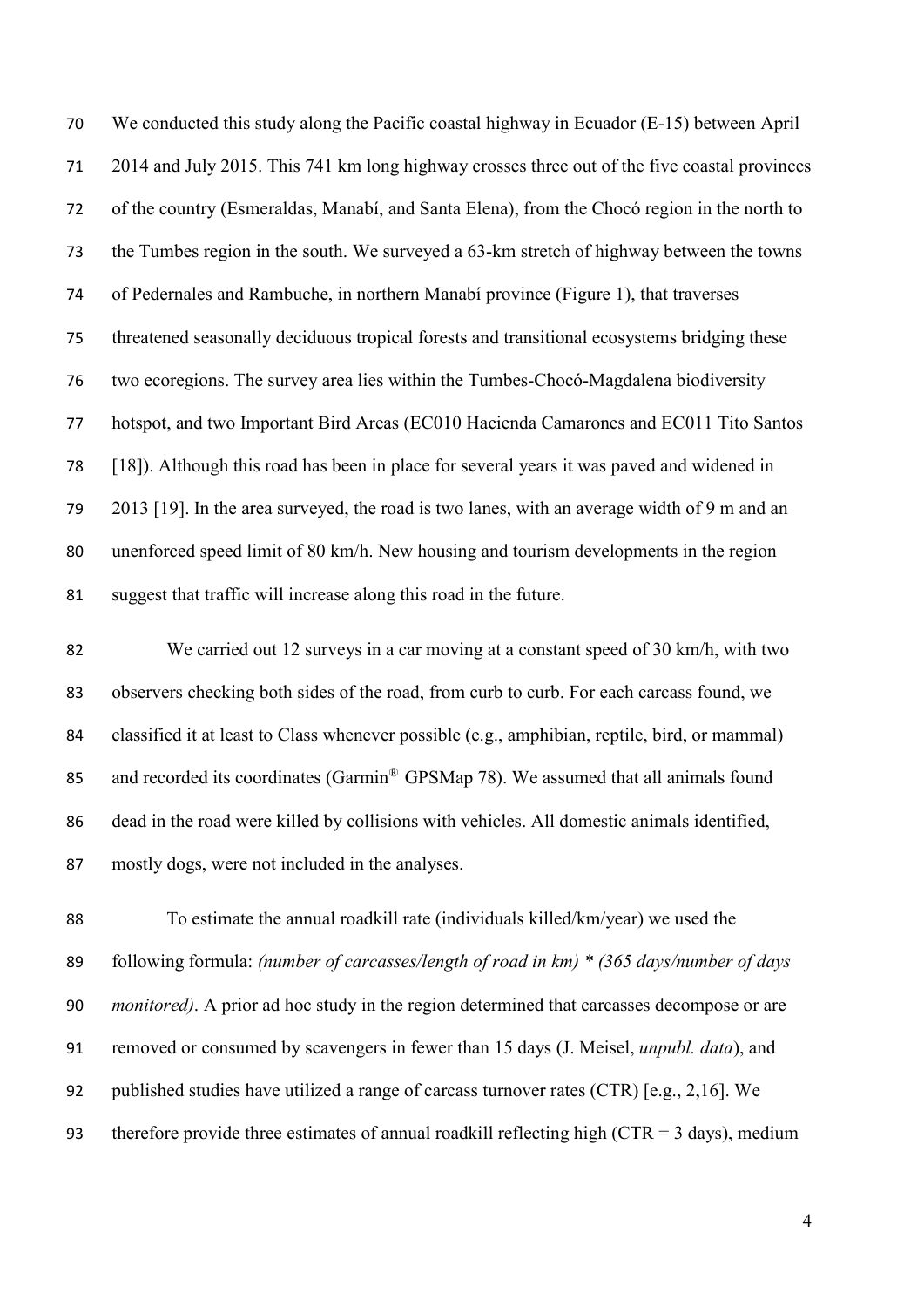| 94 (CTR = 7 days), and low (CTR = 15 days) carcass turnover rates, that are multiplied by the |
|-----------------------------------------------------------------------------------------------|
| 95 number of surveys to obtain " <i>number of days monitored</i> " in our formula.            |

 To identify mortality hotspots, we overlaid each road kill point on a georeferenced map of the road system using QGIS (v 2.14) and ArcMap (v 10.3). Using a spatial join, we obtained the number of kills in each 0.5 km segment of road (*n=126*) for all kills combined as well as for each Class separately, and applied a square-root transformation to the count data to achieve a normal distribution. We defined hotspots as 0.5 km segments where number 101 of kills exceeded two standard deviations  $(S.D.)$  above the mean  $(\bar{X})$  of the transformed data. To create a map showing mortality hotspots, we assigned a color ramp using five bins 103 separated by values equal to  $\overline{X} + 2 S.D., \overline{X} + 1 S.D., \overline{X}$ , and 0 (zero roadkills).

#### **Results**

 In 12 surveys of this 63 km roadway we observed a total of 916 wild animal carcasses. The most affected taxa were amphibians (501 individuals; 54.7%), followed by birds (225 individuals; 24.6%), reptiles (103 individuals; 11.2%), and mammals (77 individuals; 8.4%). There were 10 individuals (1.1%) that were too decomposed or fragmented to be classified (Figure 2). We also encountered 23 domestic animals (21 dogs, one horse, and one chicken) that were excluded from the data analysis.

 Assuming constant kill rates over the year, the lowest estimate of the annual roadkill 112 rate (CTR = 15 days) is 29.5 roadkills/km, the medium estimate (CTR = 7 days) is 63.2 roadkills/km, and the highest estimate (CTR = 3 days) is 147.4 roadkill/km on this stretch of the road per year. These rates translate, respectively, to annual totals of 1857, 3980, and 9287 animals killed just on the 63 km length of the road we sampled. If roadkill rates are similar along its entire 741 km length, the number of wild animals killed each year on the Pacific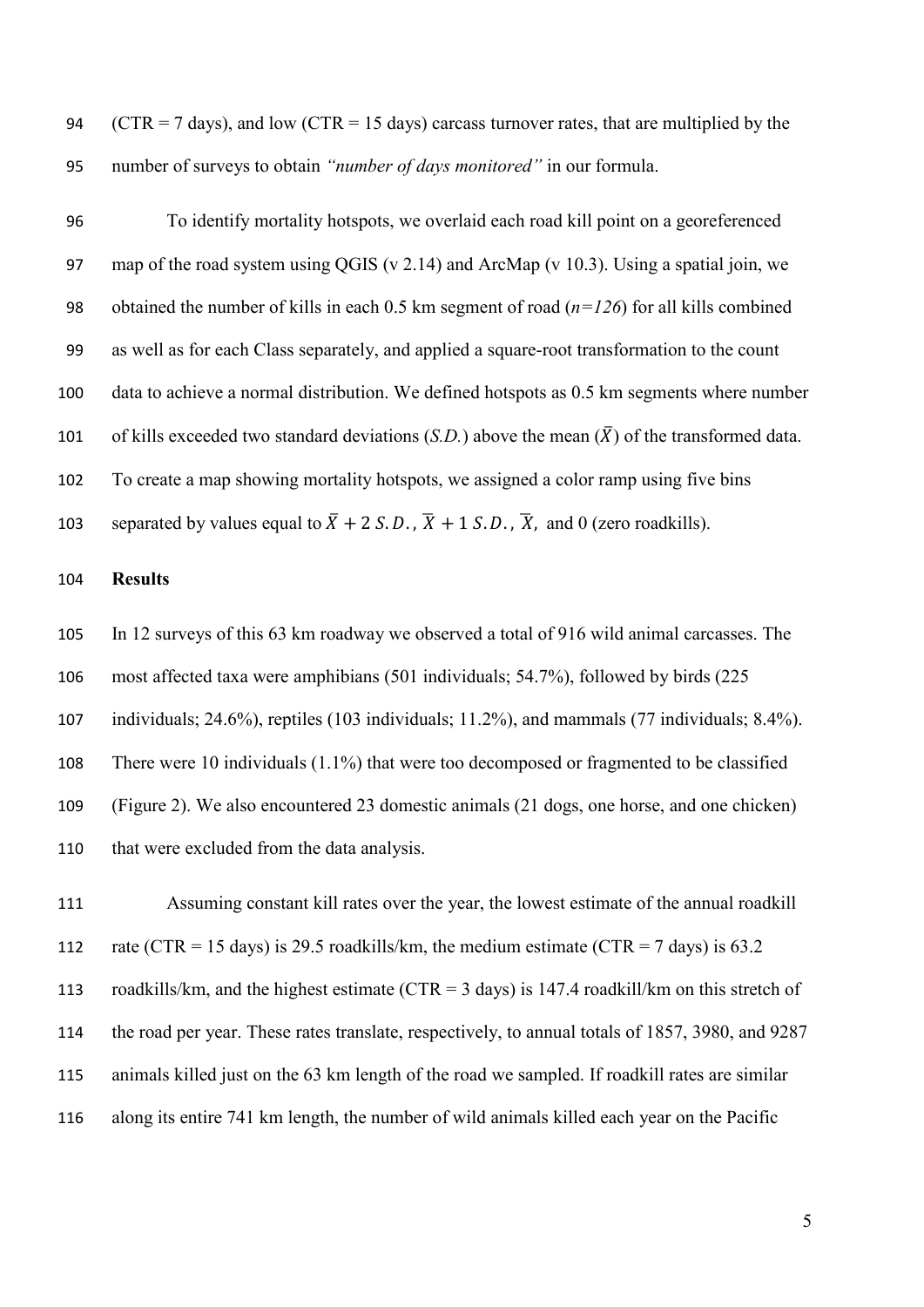coastal highway of Ecuador could be as high as 109,235. Roadkill rates and annual mortality estimates by taxonomic groups can be found in Table 1.

 Although most carcasses could be identified to broader taxonomic group (e.g., opossums), we were able to identify only 90 individuals definitively to genus or species, comprising 30 different taxa. Of them, the most commonly found in each Class were the cane toad (*Rhinella marinus*), the boa constrictor (*Boa constrictor*), anis (*Crotophaga* spp.), and the common opossum (*Didelphis marsupialis*). There were several examples of vulnerable species that were identified among the kills, including the Pacific royal flycatcher (*Onychorhynchus occidentalis*), the rufous-headed chachalaca (*Ortalis erythroptera*), and the Northern tamandua (*Tamandua mexicana*) [20, 21]. Hotspot mapping identified five 0.5-km segments with combined mortality across all

128 taxa exceeding two standard deviations above the mean of the transformed data (global  $\bar{X} =$ 129 2.36, S. D. = 1.30,  $n = 126$ ; some segments were contiguous, however, resulting in a total of two distinct hotspots (Figure 3A). When amphibians were excluded, the largest of the two hotspots disappeared, but new hotspots were revealed, reflecting road segments with high mortality of other taxa (Figure 3B). Hotspots separated by Class are shown in Figures 3C-F.

## **Discussion**

Our study confirms that roads have a direct harmful effect on wildlife populations across

many taxa. Concordant with other studies [22-24], amphibians were the hardest hit,

representing over half of all roadkills. Because CTR may vary widely based on the

abundance of scavengers, climate and weather conditions, removal by people, and inherent

- characteristics of the animal bodies, as well as the strongly aggregated pattern of mortality,
- amphibian roadkill may be most prone to underestimation. Amphibian carcasses are small in
- size and more likely to be missed by observers, to be removed in one piece by scavengers, or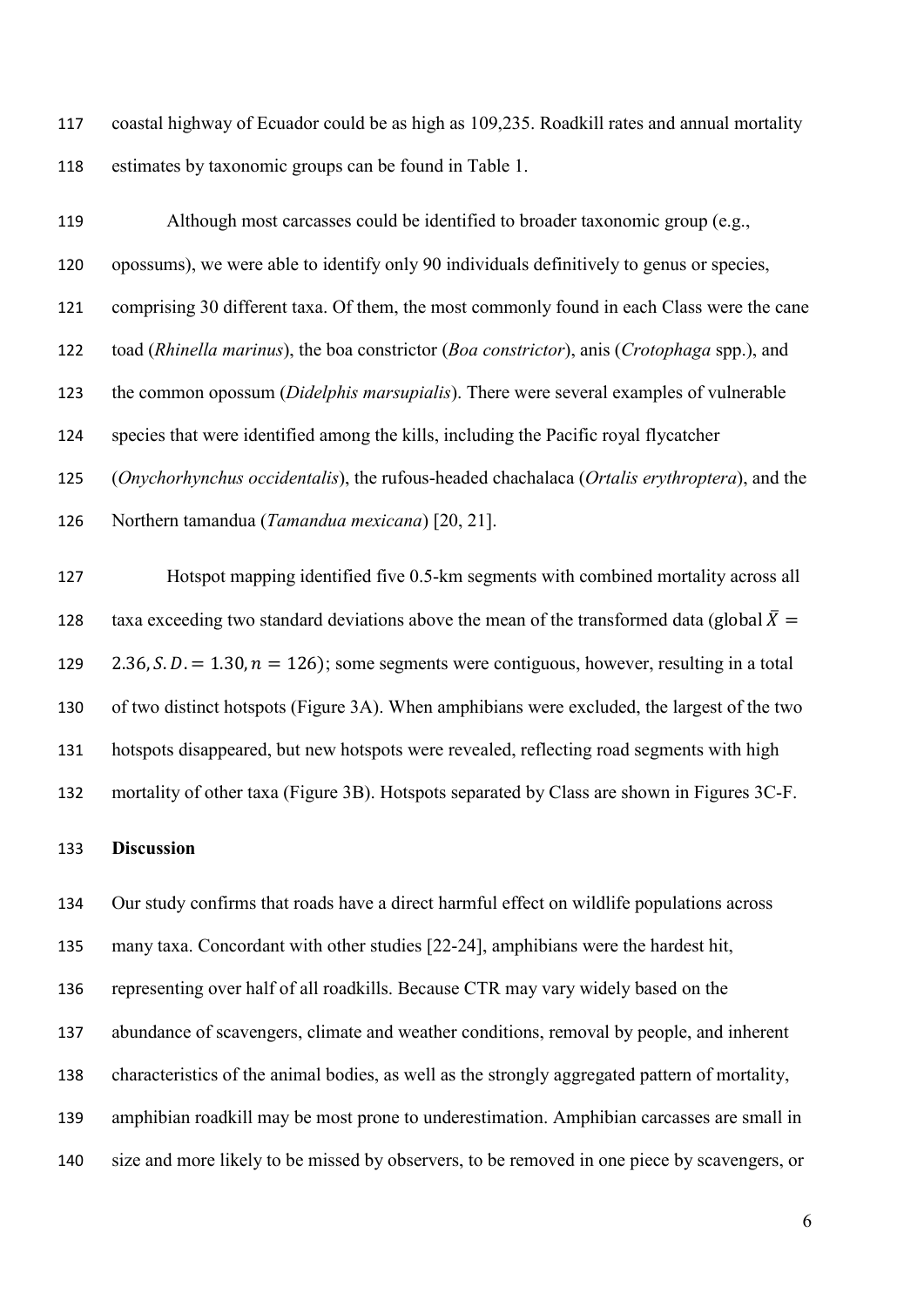to rapidly decompose [24-26]. In our study, however, we observed toad carcasses (*Rhinella marina*) to be extremely persistent, remaining on the road as desiccated crusts for several weeks, particularly in the dry season. Better CTR data are needed on a variety of taxa to improve the reliability of roadkill estimates. Still, we believe the CTR values we used offers a realistic range (21,847 to 109,235) for the number of wild animals killed each year along Ecuador´s E-15 coastal highway.

 The 23 domestic animal carcasses encountered represent just 2.4% of the total roadkills observed, but 25.9% of the identified mammals (22 out of 85). Our total roadkill estimates for wild animals would be slightly overestimated if a similar percentage of the 14 mammals in our sample that we could not identify plus the ten carcasses that could not be identified to any taxonomic level were in fact domesticated animals (ca. 6 animals). While it is obviously important to obtain accurate species identifications whenever possible and exclude domestic roadkills to obtain precise estimates, we found the vast majority of animal collisions with cars to involved wild animals.

 Mapping the distribution of kills through hotspot analysis allowed us to identify critical crossing points where risk of mortality is high. Roadkills occurred throughout the entire length of road surveyed (only four 0.5-km segments had zero mortalities), but because amphibians comprised 54% of the data, they masked mortality hotspots of other taxa. Analysis of hotspots by Class revealed that mammal and reptile mortality were more evenly distributed, while amphibian and bird mortality were more strongly aggregated. There was no overlap between hotspots for amphibians and hotspots for mammals, suggesting that these groups utilize different parts of the landscape.

 Analysis of the hotspot maps allow us to identify factors that may be predictive of high wildlife mortality. For example, the two hotspots for amphibian mortality are located in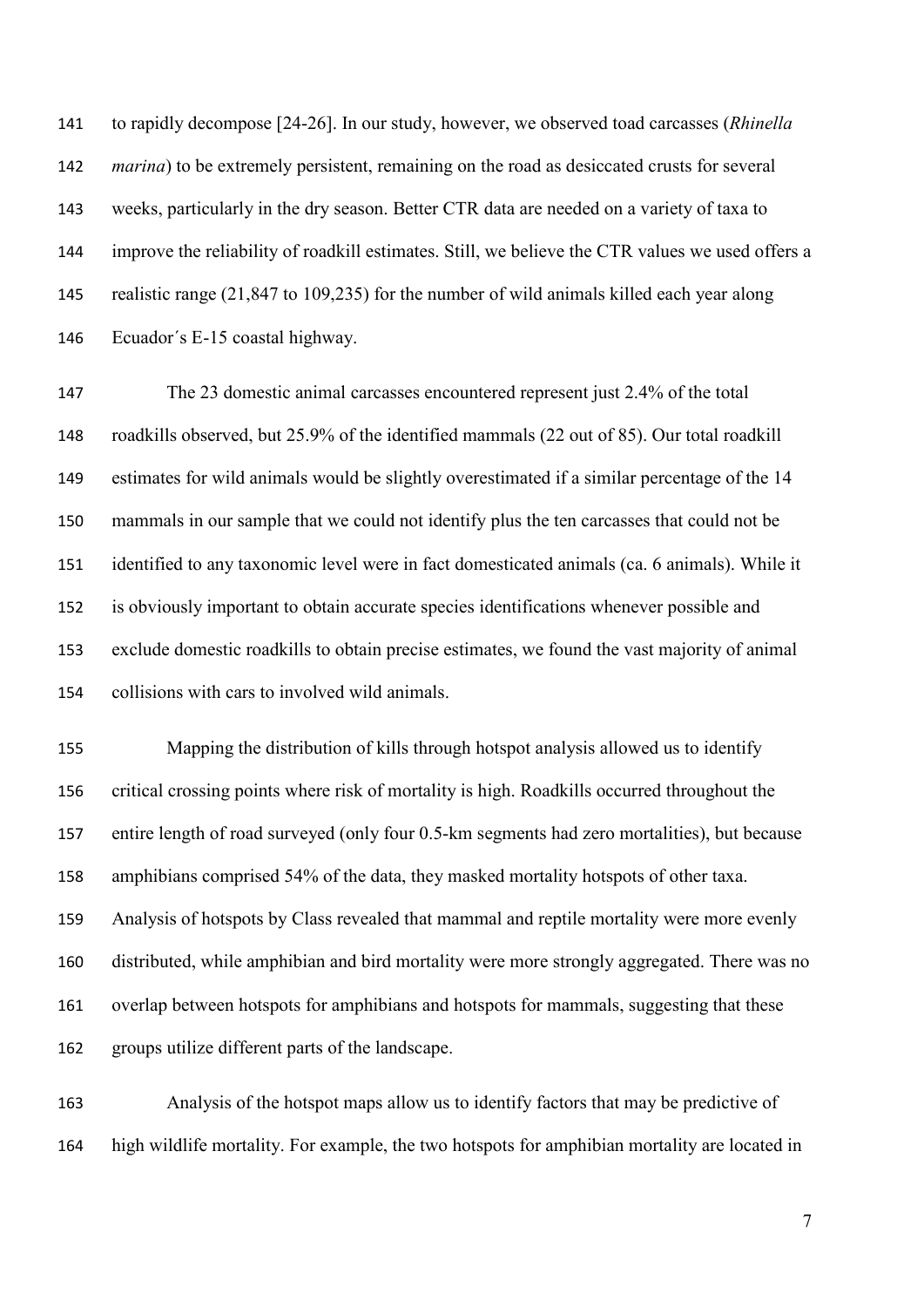low-lying areas, where amphibians may congregate to breed. Hotspots for mammals seem to coincide with areas where forest is close to the road, although further analysis is needed to evaluate the relative contributions of proximity to forest versus other factors on roadkill rates. Mortality rates tended to be higher on straight stretches, perhaps because cars are travelling faster.

170 Identification of factors that affect mortality rates of specific taxonomic groups from hotspot maps can lead to efficient implementation of targeted mitigation strategies. Integrated approaches, such as speed control and signage may help reduce wildlife road mortality [27,28], although the success of road signs by themselves is limited [29,30]. Wildlife crossing structures, such as culverts, underpasses, or overpasses may be particularly beneficial to wildlife on roads through protected areas, where the higher diversity and abundance of animals, including threatened and/or endemic species, may translate to elevated impacts on biodiversity [31,32]. In a landscape already fragmented, like on the Ecuadorian coast, reducing barriers to the movement of wildlife becomes an urgent necessity to prevent decline and local extinction of animal populations [13,33,34].

 We recommend culverts and underpasses be installed in hotspots of amphibian and mammal mortality. These are particularly effective when combined with fences along the road to guide the animals toward them [35]. Camera trapping has shown such structures are used by wildlife, and are an effective means of reducing animal-vehicle collisions and connecting wildlife habitat [36], although few "before" and "after" studies exist to allow direct evaluation of impact [37]. We recommend the installation of signage and velocity reduction devices (e.g., speed bumps) in straightaways with mortality hotspots. We hope that our study will provide the needed baseline for monitoring if our recommendations for mitigating wildlife mortality in coastal Ecuador are implemented.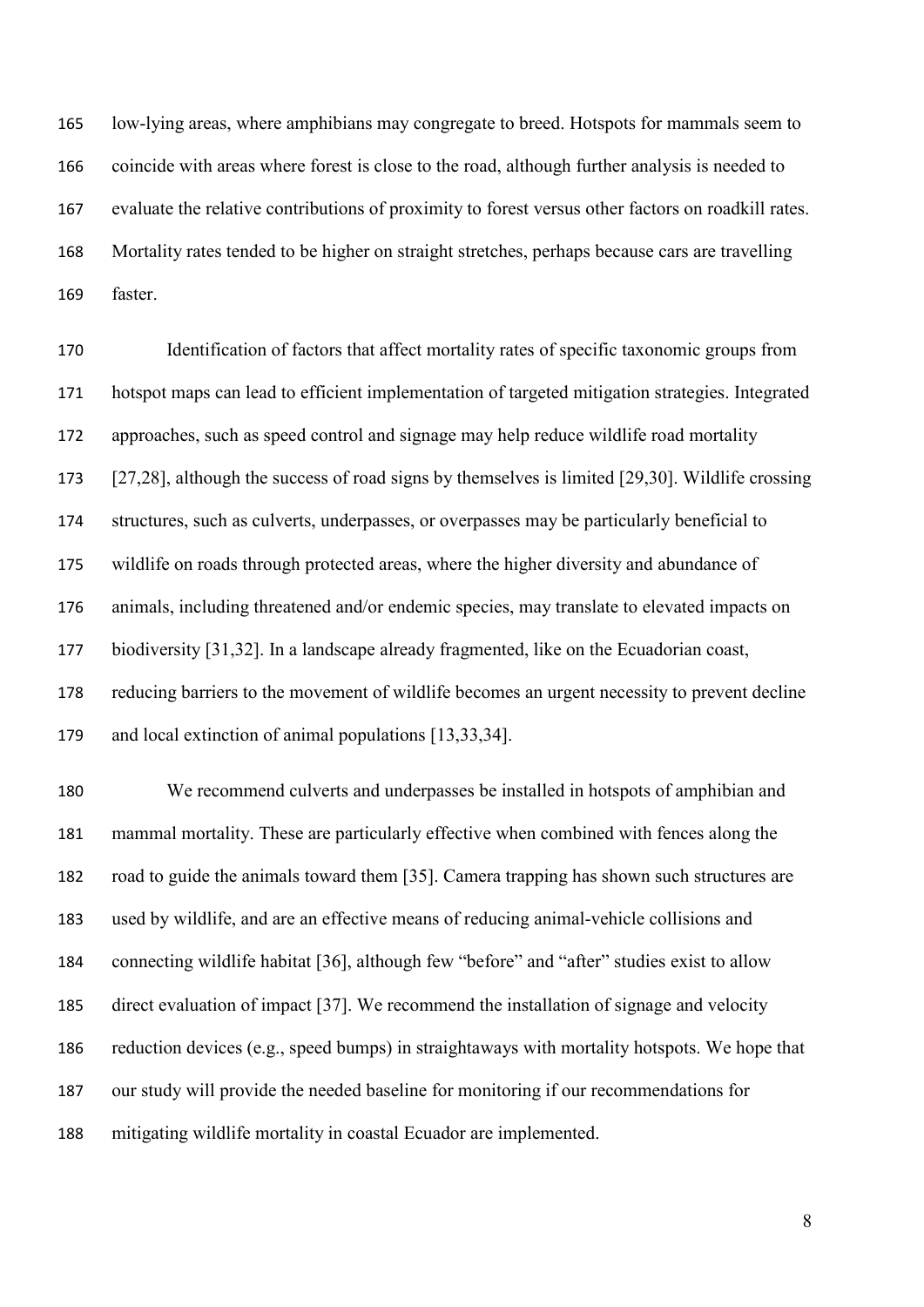## **Geolocation information**

- 190 The northern end of the study area is the city of Pedernales (UTM 10007232 N, 0605361 E;
- WGS84 zone 17S) and the southern end of the survey is the community of Rambuche
- (9966571 S, 0574460 E). The approximate center is the Lalo Loor Dry Forest Reserve
- (9991478 S, 0594199 E).

#### **Acknowledgements**

- We are grateful to field assistants who assisted with data collection, including Stephanie
- Bianco, Ryan Grist, Clea Harrelson, Michael Li, Marin Oschmann, Tomas Setubal, Kayla
- Theis, Grace White, and Kylie Vanchena. We also thank the donors to the Ceiba Foundation
- for Tropical Conservation who made this study possible, and the ESRI Nonprofit
- Organization Program for reduced-cost software license.

#### **Author contribution**

- Catherine L. Woodward co-designed the study, obtained funding, supervised field assistants,
- conducted part of the surveys, and co-wrote the paper.

 Luis M. Fernández performed data preparation, carried out GIS and statistical analyses, and co-wrote the paper.

 Joe E. Meisel co-designed the study, obtained funding, supervised field assistants, conducted some of the surveys, carried out GIS analysis, and provided revisions on the paper.

### **References**

[1] Lalo J. The problem of roadkill. Am For. 1987;50:50–52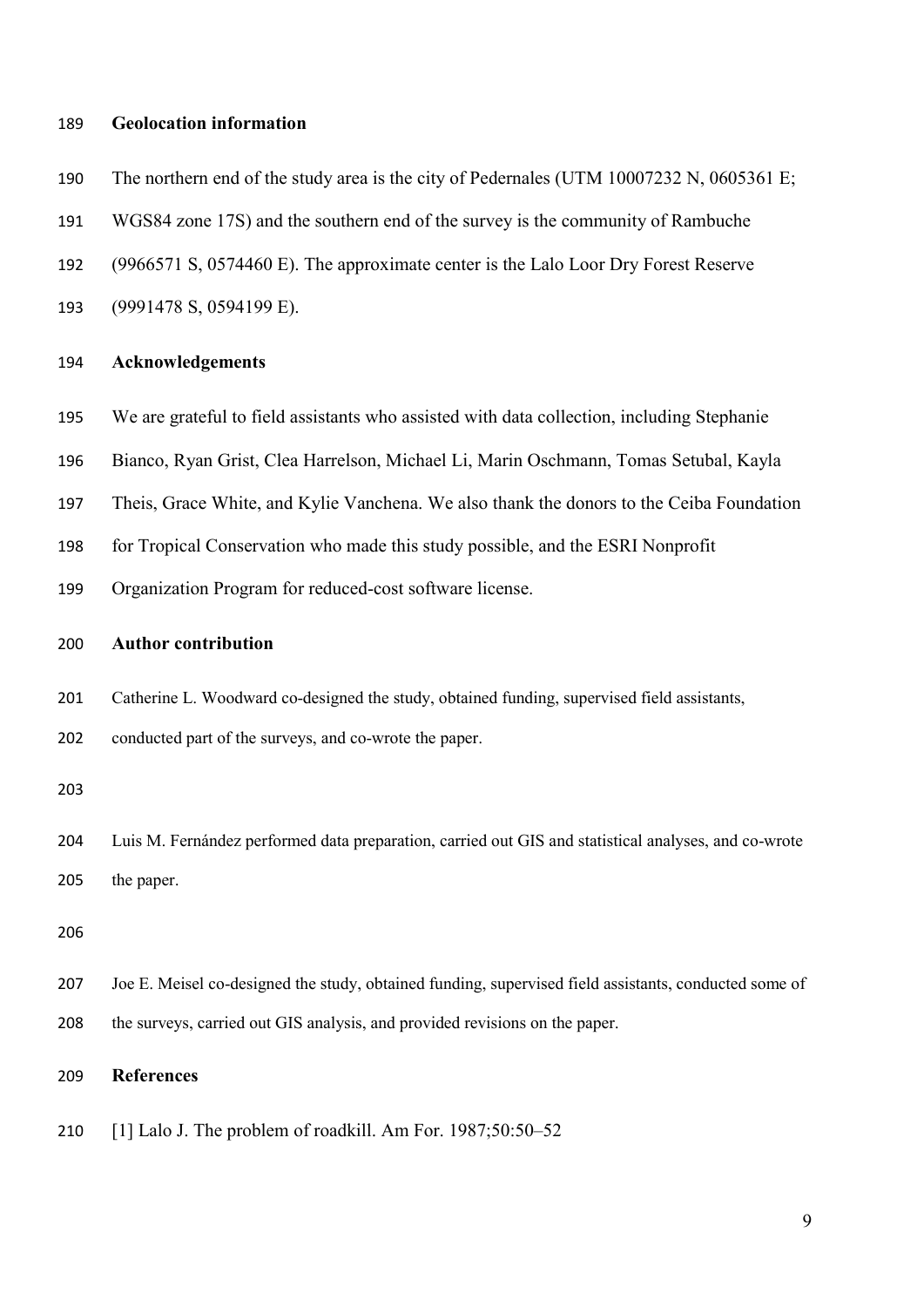| 211 | [2] Forman RT, Sperling D, Bissonette JA, Clevenger AP, Cutshall CD, Dale VH, Fahrig L,      |
|-----|----------------------------------------------------------------------------------------------|
| 212 | France R, Goldman CR, Heanue K, Jones JA, Swanson FJ, Turrentine T, Winter TC.               |
| 213 | Road Ecology: Science and Solutions. Washington DC (CO): Island Press; 2003.                 |
| 214 | [3] Coffin AW. From roadkill to road ecology: A review of the ecological effects of roads. J |
| 215 | of Transp Geogr. 2007;15:396-406.                                                            |
| 216 | [4] Riley SJ. Effect of clearing and roading operations on the permeability of forest soils, |
| 217 | Karuah catchment, New South Wales, Australia. For Ecol and Manag. 1984;9(4):238–             |
| 218 | 293.                                                                                         |
| 219 | [5] Bager A, da Silva P, Bourscheit A, Kuczach A, Maia B. Os caminhos da conservação da      |
| 220 | biodiversidade brasileira frente aos impactos da infraestructura viária. Biodiversidade      |
| 221 | Brasileira. 2016;6(1):75-86.                                                                 |
| 222 | [6] Bennett AF. Roads, roadsides and wildlife conservation: a review. In: Saunders DA,       |
| 223 | Hobbs RJ, editors. Nature Conservation 2: The Role of Corridors. Chipping Norton:            |
| 224 | Surrey Beatty; 1991. p. 99–117.                                                              |
| 225 | [7] Jaeger JA, Bowman J, Brennan J, Fahrig L, Bert D, Bouchard J. Predicting when animal     |
| 226 | populations are at risk from roads: an interactive model of road avoidance behavior.         |
| 227 | Ecol Model. 2005;185(2-4):329-348.                                                           |
| 228 | [8] Fahrig L, Pedlar JH, Pope SE, Taylor PD, Wegner JF. Effect of road traffic on amphibian  |
| 229 | density. Biol Conserv. 1995;73:177-182.                                                      |
| 230 | [9] Boarman WI, Sazaki M. 1996. Highway moratality in desert tortoises and small             |
| 231 | vertebrates: success of barrier fences and culverts. In: Evink G, Zeigler D, Garrett P,      |
| 232 | Berry J, editors. Transportation and wildlife: reducing wildlife mortality and               |
| 233 | improving wildlife passageways across transportation corridors. Washington DC                |
|     |                                                                                              |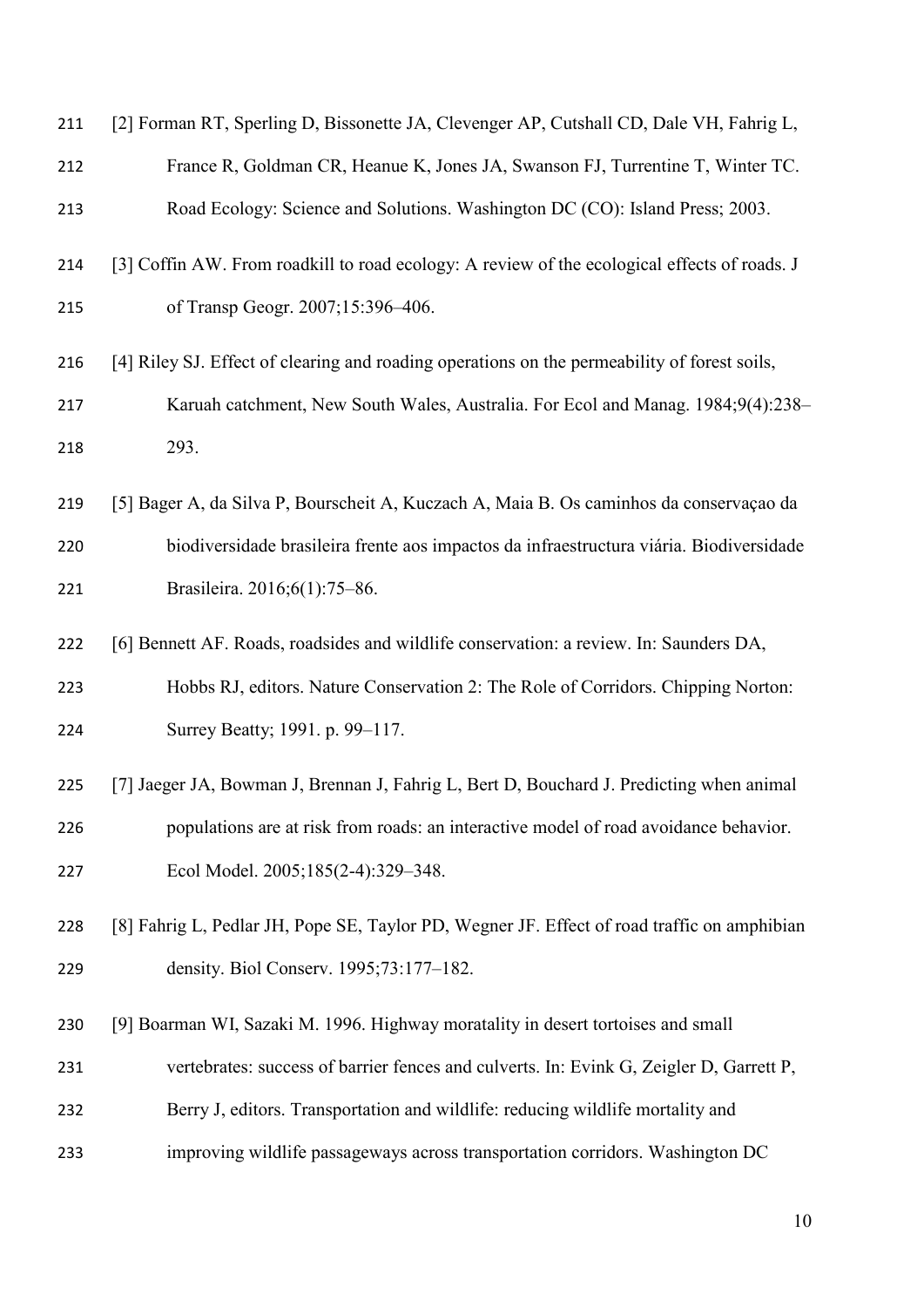- (CO): U.S. Department of Transportation, Federal Highway Administration; 1996. p.169–173.
- [10] Ramsden DJ. 2003. Barn Owls and Major Roads: results and recommendations from a 15-year research project. Ashburton (UK): The Barn Owl Trust; 2003.
- [11] Ferreras P, Aldama JJ, Beltrán JF, Delibes M. Rates and causes of mortality in a fragmented population of Iberian Lynx *Felis pardina* Temminck, 1824. Biol Conserv. 1992;61(3):197–202.
- [12] Mittermeier RA, Robles P, Mittermeier CG. Megadiversity. México City: CEMEX; 1997.
- [13] Fahrig L. 2003. Effects of habitat fragmentation on biodiversity. Annu Rev of Ecol, Evol, and Syst. 2003;34:487–515.
- [14] Johnson WC, Collinge SK. Landscape effects on black-tailed prairie dog colonies. Biol Conserv. 2004;115:487–497.
- [15] Simmons JM, Sunnucks P, Taylor AC, van der Ree R. 2010. Beyond roadkill,
- 248 radiotracking, recapture and  $F_{ST}$  A review of some genetic methods to improve understanding of the influence of roads on wildlife. Ecol and Soc. 2010;15(1):9.
- [16] Quintero-Ángel A, Osorio-Domínguez D, Vargas-Salinas F, Saavedra-Rodríguez CA.
- 2012. Roadkill rate of snakes in a disturbed landscape of Central Andes of Colombia. Herpetol notes. 2012;5:99–105.
- [17] Seijas AE, Araujo-Quintero A, Velásquez N. Mortalidad de vertebrados en la carretera
- Guanare-Guanarito, estado Portuguesa, Venezuela. [Vertebrate mortality in the
- Guanare-Guanarito road, Portuguesa State, Venezuela]. Rev de Biol Trop.
- 2013;61(4):1619–1636.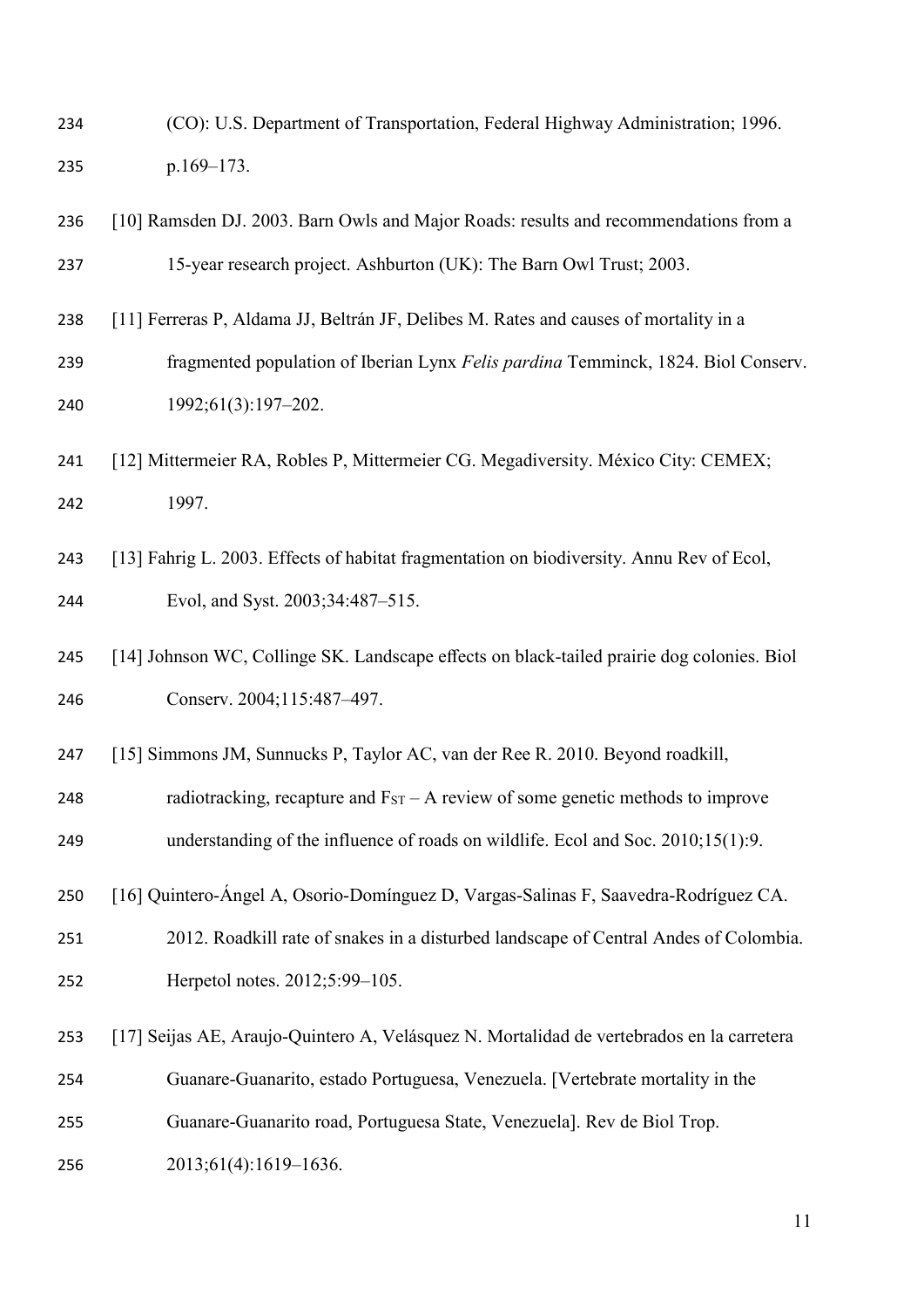| 257 | [18] Santander T, Freile JF, Loor-Vela S. Ecuador. In: Devenish C, Díaz-Fernández DF, Clay  |  |  |  |  |  |
|-----|---------------------------------------------------------------------------------------------|--|--|--|--|--|
| 258 | RP, Davidson I, Yépez-Zabala, I, editors. Important Bird Areas Americas - Priority          |  |  |  |  |  |
| 259 | sites for biodiversity conservation. Quito: Birdlife International; 2009. p. 187-196.       |  |  |  |  |  |
| 260 | [19] Secretaría Nacional de Planificación y Desarrollo. Proyectos emblemáticos en Manabí.   |  |  |  |  |  |
| 261 | [Emblematic projects in Manabí]. Montecristi: Secretaría de Planificación y                 |  |  |  |  |  |
| 262 | Desarrollo. Gobierno del Ecuador; 2003;p.88.                                                |  |  |  |  |  |
| 263 | [20] Tirira DG. Libro rojo de los mamíferos del Ecuador. [Red book of Ecuadorian            |  |  |  |  |  |
| 264 | mammals]. 2nd ed. Quito: Fundación Mamíferos y Conservación, Pontificia                     |  |  |  |  |  |
| 265 | Universidad Católica del Ecuador y Ministerio del Ambiente. Publicación especial            |  |  |  |  |  |
| 266 | sobre los mamíferos del Ecuador 8; 2011.                                                    |  |  |  |  |  |
| 267 | [21] Birdlife International. The IUCN Red List of Threatened Species 2012:                  |  |  |  |  |  |
| 268 | e.T22678318A37858144. http://dx.doi.org/10.2305/IUCN.UK.2012-                               |  |  |  |  |  |
| 269 | 1.RLTS.T22678318A37858144.en. Downloaded on 12 September 2016.                              |  |  |  |  |  |
| 270 | [22] Puky M. Amphibian road kills: a global perspective. In: Irwin CL, Garrett P, McDermott |  |  |  |  |  |
| 271 | KP, editors. Proceedings of the 2005 International Conference on Ecology and                |  |  |  |  |  |
| 272 | Transportation. Raleigh: Center from Transportation and the Environment, North              |  |  |  |  |  |
| 273 | Carolina State University; 2006. p. 325-338.                                                |  |  |  |  |  |
| 274 | [23] Glista DJ, DeVault TL, DeWoody JA. 2008. Vertebrate road mortality predominantly       |  |  |  |  |  |
| 275 | impacts amphibians. Herp Cons and Biol 2008;3(1):77–87.                                     |  |  |  |  |  |
| 276 | [24] D'Anunciaçao PE, Lucas PS, Silva VX, Bager A. Road ecology and Neotropical             |  |  |  |  |  |
| 277 | amphibians: contributions for future studies. Acta Herp 2013;8(2):129–140.                  |  |  |  |  |  |
| 278 | [25] Antworth RL, Pike DA, Stevens EE. Hit and run: effects of scavenging on estimates of   |  |  |  |  |  |
| 279 | roadkilled vertebrates. Southeast Nat 2005;4(4):647–656.                                    |  |  |  |  |  |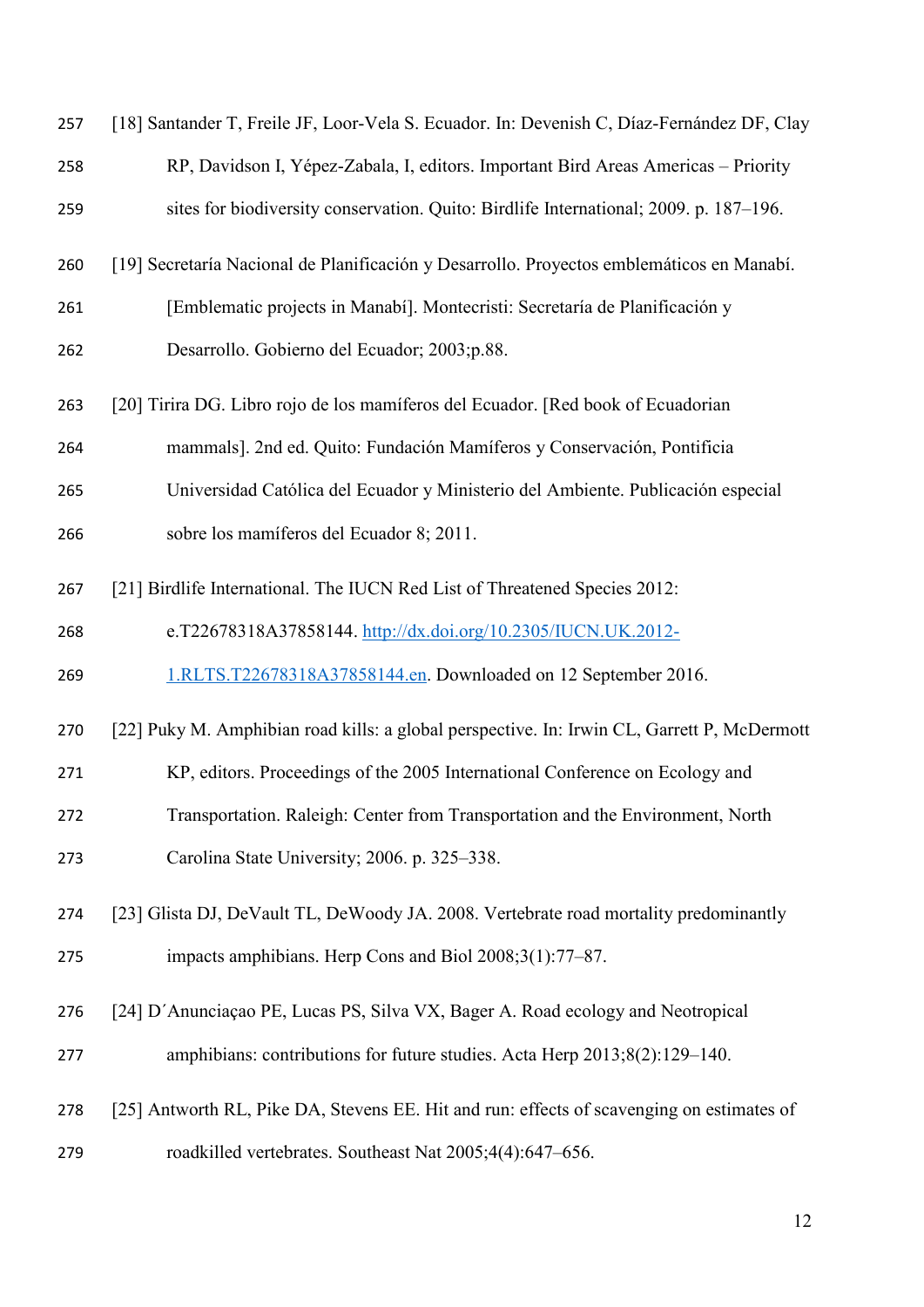| 280 | [26] González-Gallina A, Benítez-Badillo G, Rojas-Soto OR, Hidalgo-Mihart MG. The    |
|-----|--------------------------------------------------------------------------------------|
| 281 | small, the forgotten and the dead: highway impact on vertebrates and its implication |
| 282 | on mitigation strategies. Biodivers Cons 2013;22:325–342.                            |

- [27] Forman RT, Alexander LE. Roads and their major ecological effects. Annu Rev of Eco and Syst 1998;29:207–231.
- [28] Colino-Rabanal VJ, Lizana M, Peris SJ. 2011. Factor influencing wolf *Canis lupus* roadkills in Northwest Spain. Eur J of Wildl Res 2011;57:399–409.
- [29] Sullivan TL, Messmer TA. Perceptions of deer-vehicle collision management by state wildlife agency and department of transportation administrators. Wildl Soc Bull 2003;31:163–173.
- [30] Grilo C, Bissonette JA, Cramer PC. Mitigation measures to reduce impacts on biodiversity. In: Jones SR. Highways: Construction, Management, and Maintenance. Nova Science Publishers, Inc.; 2010. p. 73–114.
- [31] Bager A. Repensando as medidas mitigadoras impostas aos empreendimentos viários associados às unidades de conservacão. [Rethinking the mitigation measures imposed on road projects associated with the conservation units] In: Bager A., editor. Áreas Protegidas. Conservacão no âmbito do Cone Sul. [Protected Areas. Conservation in
- the Southern Cone]. Pelotas: Editor´s edition; 2003. p. 159–172.
- [32] Bager A, Fontoura V. Evaluation of the effectiveness of a wildlife roadkill mitigation system in wetland habitat. Ecol. Eng. 2013:53:31-38.
- [33] Yanes M, Velasco J, Suarez F. Permeability of roads and railways to vertebrates: the importance of culverts. Biol Cons. 1995;71(3):217–222.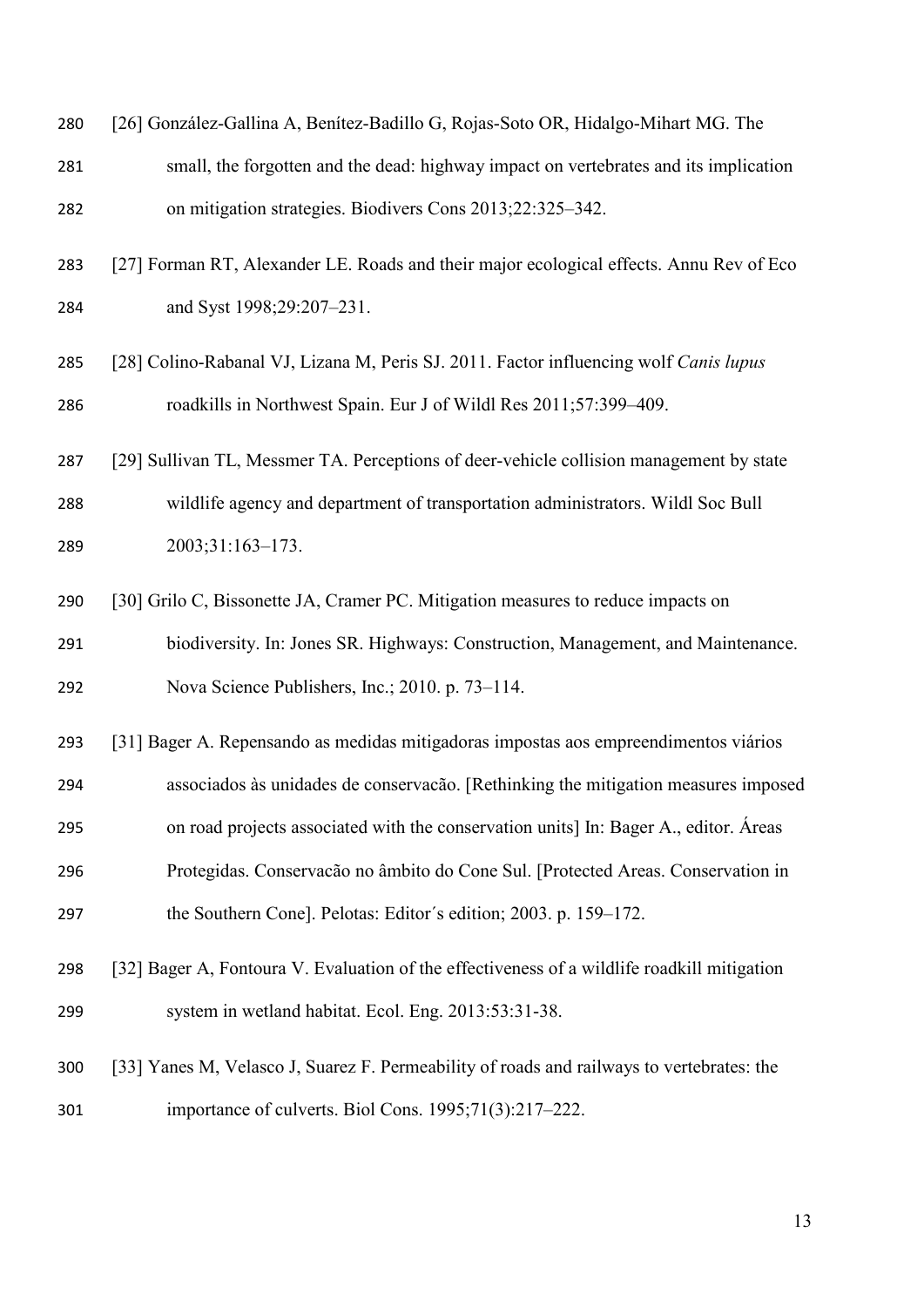| 302 | [34] De Meester L, Declerck S, Stoks R, Louette G, Van de Meutter F, Bie TD, Michels E,    |
|-----|--------------------------------------------------------------------------------------------|
| 303 | Brendonck L. Ponds and pools as model systems in conservation biology, ecology and         |
| 304 | evolutionary biology. Aquat Cons: Mar and Freshw00 Ecosyst. 2005;15:715-725.               |
| 305 | [35] Dodd CK, Barichivich WJ, Smith LL. 2004. Effectiveness of a barrier wall and culverts |
| 306 | in reducing wildlife mortality on a heavily traveled highway in Florida. Biol Cons.        |
| 307 | 2004;118:619-631.                                                                          |
| 308 | [36] Donaldson BM. Use of highway underpasses by large mammals and other wildlife in       |
| 309 | Virginia and factors influencing their effectiveness. In: Proceedings of the               |
| 310 | International Conference of Ecology and Transportation. San Diego (CA); 2005. p.           |
| 311 | $433 - 441.$                                                                               |
| 312 | [37] Glista DJ, DeVault TL, DeWoody JA. 2009. A review of mitigation measures for          |
| 313 | reducing wildlife mortality on roadways. Landsc and Urban Plan. 2009; 91:1–7.              |